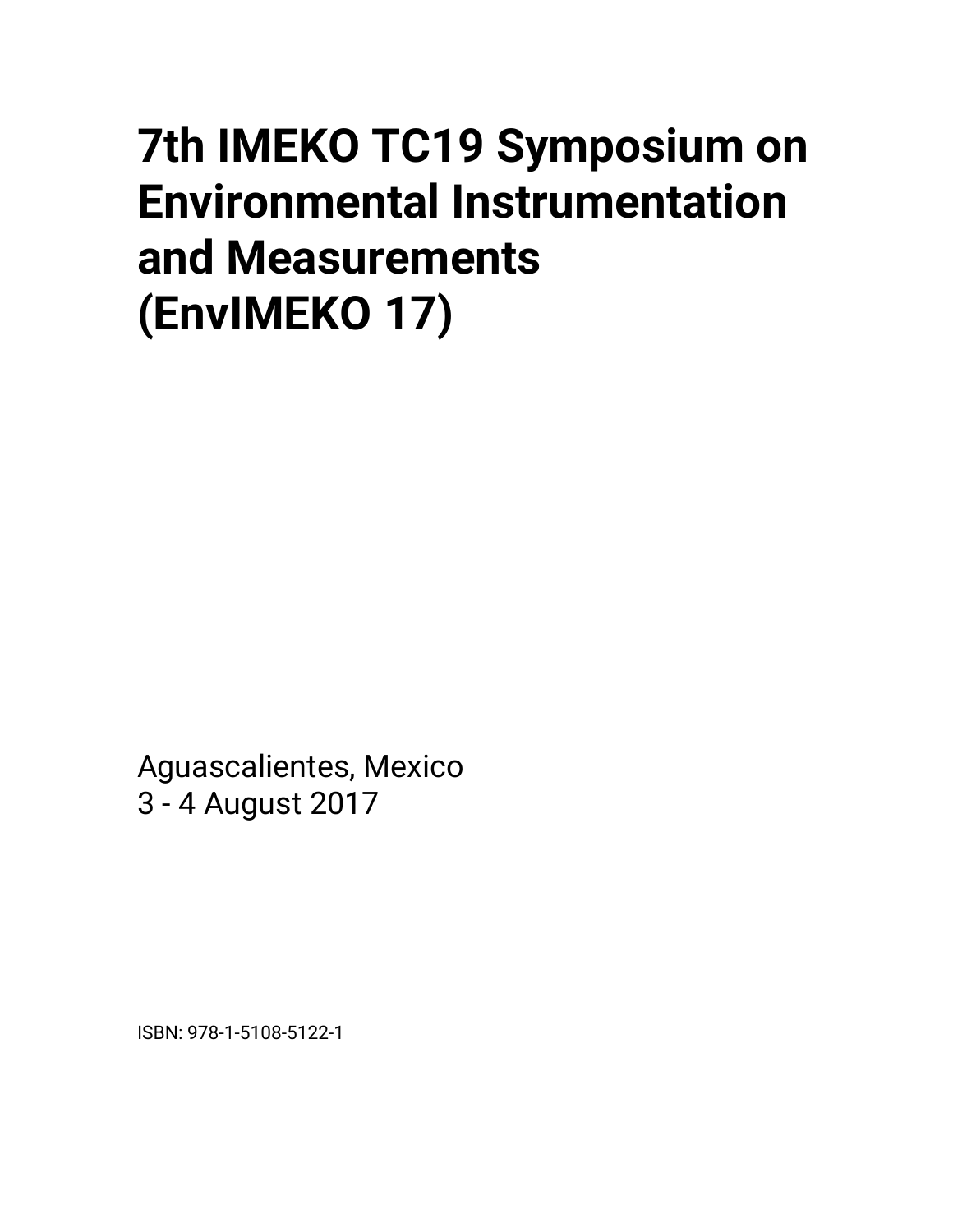**Printed from e-media with permission by:** 

Curran Associates, Inc. 57 Morehouse Lane Red Hook, NY 12571



**Some format issues inherent in the e-media version may also appear in this print version.** 

Copyright© (2017) by the International Measurement Confederation (IMEKO) All rights reserved.

Printed by Curran Associates, Inc. (2018)

For permission requests, please contact the International Measurement Confederation (IMEKO) at the address below.

IMEKO Secretariat Dalszinhaz utca 10, 1st floor, Office room No. 3 H-1061 Budapest (6th district) Hungary

Phone/Fax: +36 1 353 1562

imeko@t-online.hu

## **Additional copies of this publication are available from:**

Curran Associates, Inc. 57 Morehouse Lane Red Hook, NY 12571 USA Phone: 845-758-0400 Fax: 845-758-2633 Email: curran@proceedings.com Web: www.proceedings.com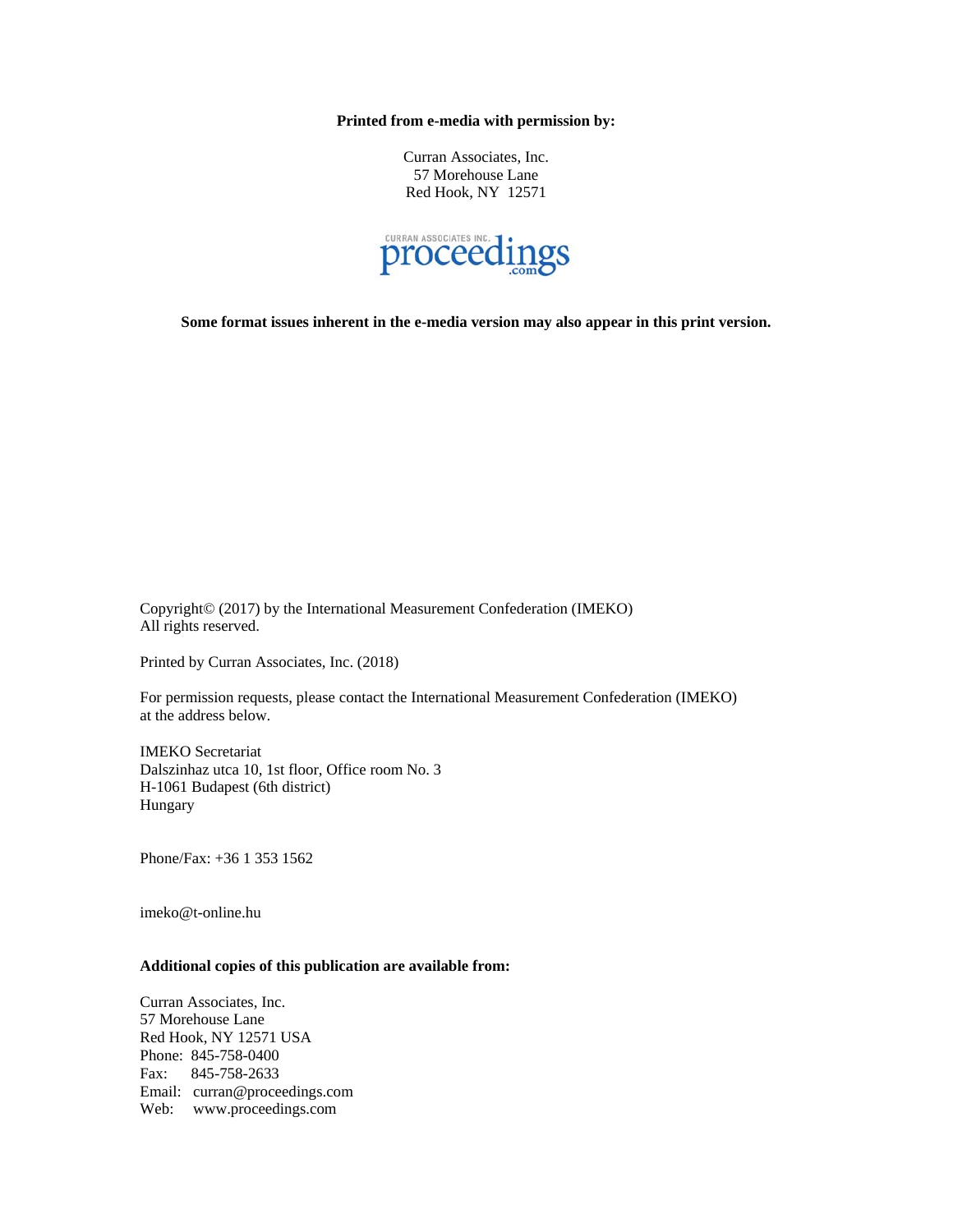## **TABLE OF CONTENTS**

| DIAGNOSIS OF DANGEROUS WASTE MANAGEMENT IN NORTE DE SANTANDER USING<br>Víctor Urbina, Andrea Carreño                                              |  |
|---------------------------------------------------------------------------------------------------------------------------------------------------|--|
| ON THE CHARACTERIZATION STRATEGY OF A VOTER TRANSITION METHOD AND ITS                                                                             |  |
|                                                                                                                                                   |  |
| Miguel Alcaraz, Carolina Del-Valle-Soto, Jafet Rodriguez<br>THE BIOCHEMICAL EFFECTS OF BIOMAGNETIC THERAPY ON TYPE II DIABETIC RATS               |  |
|                                                                                                                                                   |  |
| M. Williams, H. Asemota, C. Nwokocha, M. Voutchkov, D. McGrowder, E. Williams                                                                     |  |
| <b>IMAGE ANALYSIS APPLIED TO A FREEZE-CONCENTRATION WATER PURIFICATION</b>                                                                        |  |
|                                                                                                                                                   |  |
| José Pardo, Ernesto Moya-Albor, Germán Ortega And Jorge Brieva                                                                                    |  |
| UTILISATION OF THE JAMAICAN SLOWPOKE REACTOR IN ENVIRONMENTAL AND                                                                                 |  |
|                                                                                                                                                   |  |
| Charles Grant, Johann Antoine                                                                                                                     |  |
| DETERMINATION OF TRACE ELEMENTS IN BLOOD BY TOTAL REFLECTION X-RAY                                                                                |  |
| Haile Dennis, Charles Grant, Tracey-Ann Warner, Gerald Lalor                                                                                      |  |
| NON-DESTRUCTIVE DETERMINATION OF <sup>40</sup> K IN MARIJUANA AND THE EFFECTIVE                                                                   |  |
|                                                                                                                                                   |  |
| Johann Antoine, Charles Grant<br>ADOPTING BOOTSTRAP FOR THE UNCERTAINTY ESTIMATION OF ROAD TRAFFIC                                                |  |
|                                                                                                                                                   |  |
| Consolatina Liguori, Antonio Pietrosanto, Alessandro Ruggiero, Domenico Russo, Paolo Sommella                                                     |  |
| <b>GLYCEMIC INDEX: NANO-CONSIDERATIONS AND IMPACT IN RAT MODEL OF TYPE 2</b>                                                                      |  |
|                                                                                                                                                   |  |
| Ryan D. Francis, Michael T. Gardner, Perceval S. Bahado-Singh, Ann-Marie Smith, Andrew O. Wheatley, Helen<br>N. Asemota                           |  |
| <b>CHEAP DIAMOND-LIKE-CARBON (DLC) THIN FILMS: NANOTECHNOLOGY TRANSFER</b>                                                                        |  |
| Elvira Williams                                                                                                                                   |  |
| ADOPTING SMART METERING RF NETWORKS FOR PARTICULATE MATTER                                                                                        |  |
|                                                                                                                                                   |  |
| Marco Carratù, Matteo Ferro, Antonio Pietrosanto, Paolo Sommella                                                                                  |  |
| <b>PROTOTYPE FOR WATER REUSE IN HOUSE SHOWERS: SAVINGS AND ECONOMICS 56</b>                                                                       |  |
| Yamil Ramos-Mayol, Aldo Ruíz-Esparza, Sebastián Gutiérrez, Pedro Rodrigo<br>PREDICTING CLIMATE CONDITIONS USING INTERNET-OF-THINGS AND ARTIFICIAL |  |
|                                                                                                                                                   |  |
| Hiram Ponce, Sebastián Gutiérrez, Alejandro Montoya                                                                                               |  |
|                                                                                                                                                   |  |
| J. Enríquez-Zárate, R. Velázquez                                                                                                                  |  |
| PASSIVE VIBRATION CONTROL IN CIVIL STRUCTURES: EXPERIMENTAL RESULTS 72                                                                            |  |
| J. Enríquez-Zárate, J. C. García-Sánchez, R. Velázquez                                                                                            |  |
|                                                                                                                                                   |  |
| Giuseppe Passarella, Emanuele Barca, Delia Bruno, Sabino Maggi, Rita Masciale, Aimé Lay-Ekuakille                                                 |  |
| DEFINITION OF A SIMPLE INDEX FOR THE SPECTRAL CHARACTERIZATION OF                                                                                 |  |
|                                                                                                                                                   |  |
| Pedro Rodrigo, Eduardo Fernández                                                                                                                  |  |
| Giuseppe Passarella, Emanuele Barca, Delia Bruno, Sabino Maggi, Rita Masciale, Aimé Lay-Ekuakille                                                 |  |
| CHARACTERIZATION OF APPLE SURFACE WAX LAYER BY ACTIVE THERMOGRAPHY  93                                                                            |  |
| Rosario Morello, Claudio De Capua                                                                                                                 |  |
| BIOMASS AND BIOCHAR POTENTIAL, A CHANCE FOR SEMIDESERTIC AREAS LIKE                                                                               |  |
|                                                                                                                                                   |  |
| Pia Berger, Felix Flesch                                                                                                                          |  |
| REVIEW OF SYSTEM CONTROLLER FOR SMART HOMES/BUILDING APPLICATIONS  104<br>Sebastián Gutiérrez, Ramiro Velázquez, Jerónimo Álvarez                 |  |